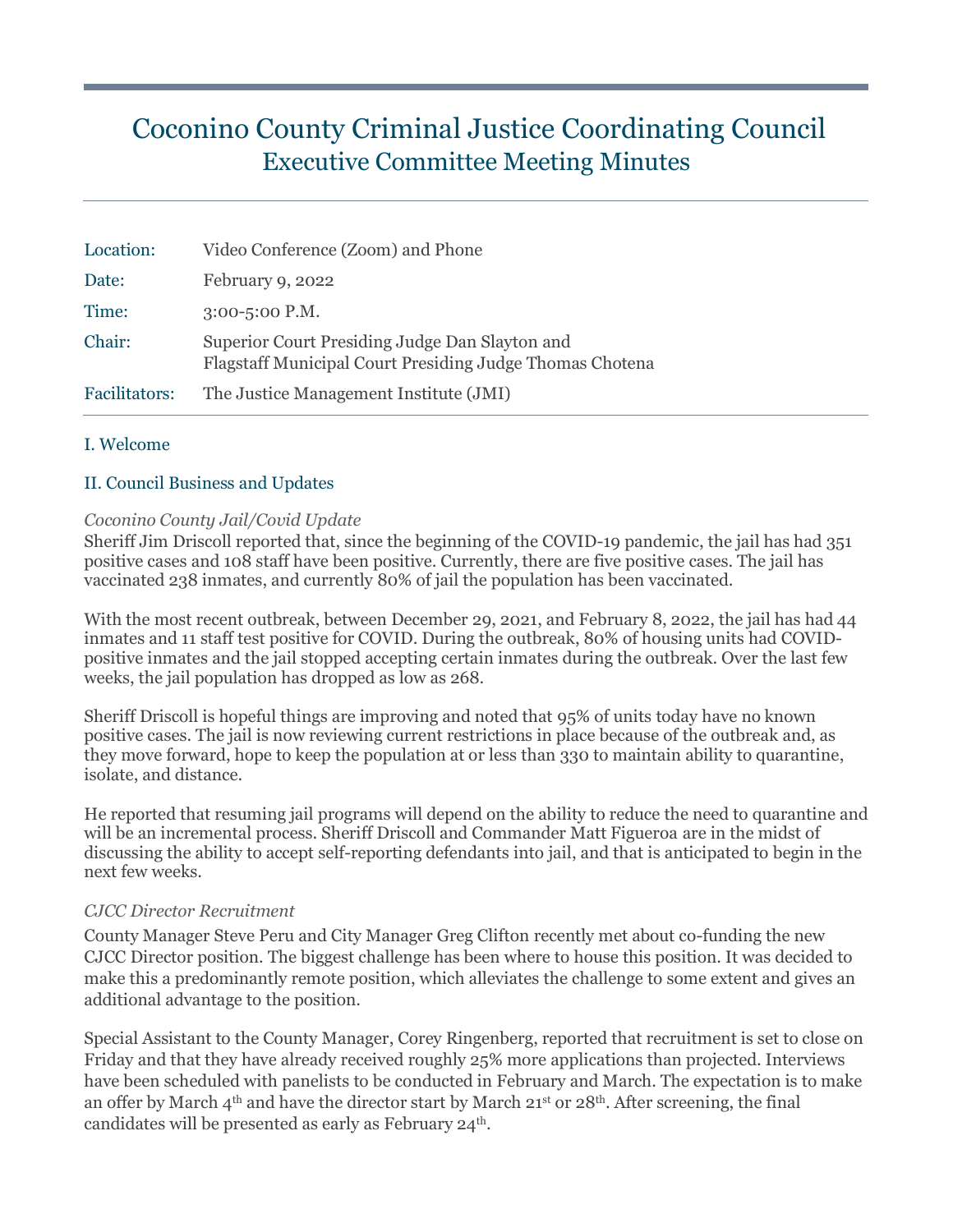#### *SJC Committees Update*

Tom Eberly, of the [Justice Management Institute](http://www.jmijustice.org/) (JMI) team reported that the three standing committees have been meeting and provided a brief update on each:

- **Behavioral Health Committee** this group is meeting monthly and in the process of pursuing initiatives from the revised plan that was approved last month. Specifically, they are focusing on creating a pre-Rule 11 review team for felony cases, exploring how to better serve the Indigenous population, and looking to expand the committee's membership.
- **Juvenile Justice Committee** the committee dove into strategic plan and is making fantastic progress. The JMI team is talking with them about viewing the committee as a mini CJCC dedicated to juvenile justice, which would remain under the CJCC but adopt more of a structure similar to the larger CJCC.
- **Indigenous Initiatives Committee**  the committee is meeting on Friday and one of the major agenda items is to discuss the wording of the data collection strategy brought up at the CJCC meeting in January. The committee will also discuss how to engage tribal communities and recruit additional members.

The **Virtual Hearings Workgroup** has also met recently, and the takeaway was that the CJCC should move forward with this initiative and create a subgroup of IT representatives to discuss resource needs.

Corey Ringenberg is in the process of creating a Zoom setup similar to the Board of Supervisors' meetings which will simplify public access to the CJCC Executive Committee meetings. He is also updating the CJCC website and will add the meeting dates for the next year with links for the meeting to decrease reliance on mass emails.

City Councilmember Adam Shimoni asked if there could be a parallel effort on the City's website. County Manager Peru offered to work with IT on that suggestion.

#### III. Restoration to Competency

County Manager Peru explained that of continued concern is the financial cost of restoration of competency. He is looking to work with court administration to identify additional providers for inhouse treatment. Ashe County is exorbitantly priced, there are contracting roadblocks with Pima County, and, because of COVID, Yavapai County is restricted. For local out-of-custody providers, all the stakeholders are at the table.

This is being raised today because it is a major investment and County Manager Peru and Judge Slayton want to raise awareness about the cost. Judge Slayton recalled a prediction of \$1.8 million for this fiscal year for restoration services. He hopes to address this rising cost by having in-county outpatient restoration services. Besides the cost, there is the impact of sending people around the state where they develop these relationships but then return and no longer have those supportive relationships to rely on.

Chief Deputy County Attorney Ammon Barker reported his office is aware of the cost and made an internal decision that no defendant will be sent to restoration without consulting with him first. Within the last month, they had to dismiss at least a few cases. While a case may not be serious enough to move forward, this still leaves someone who is mentally ill that may likely return to the system. Chief Deputy County Attorney Barker is glad to serve on the committee and Pre-Rule 11 team to help connect people with local services. He would like to review cases currently at Ashe to ensure seriousness of the case. He noted they have to make better decisions about who is being sent there. Judge Slayton shared his appreciation for the support of the County Attorney's Office and the efforts of the Behavioral Health Committee and Pre-Rule 11 team.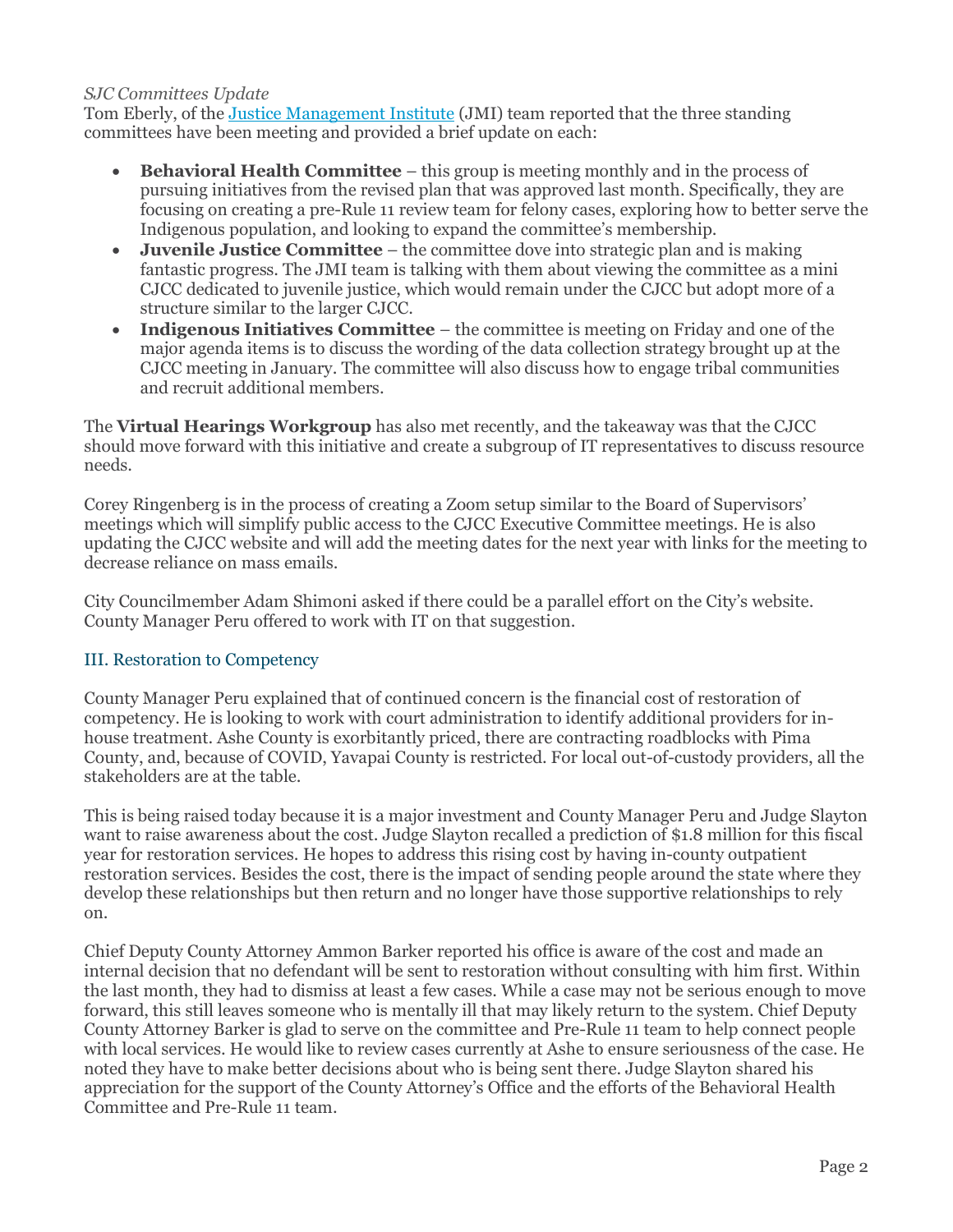Judge Slayton reported they are working to establish two Mental Health Courts (in Justice Court and Superior Court) and feels positive about how that effort is proceeding. He spoke with Judge Steinlage (who was not in attendance) about rearranging her caseload to be involved in the creation of a Mental Health Court. The court has received two outstanding applications for the Mental Health Coordinator position. He added his appreciation for the City's contribution to this work as well.

Sheriff Driscoll shared his support for enhancing local services and noted that his office talks about this need frequently.

### IV. Felony Case Backlog Review

Tom Eberly provided a presentation on felony caseload data over the last five-years and made the following observations:

- New filings and case dispositions were gradually increasing from 2017 to 2019 and then declined after the pandemic.
- In 2021, the number of new filings was similar to 2017, but the number of dispositions dropped significantly last year.
- Because the number of case dispositions have generally lagged behind the number of new cases filed, the Superior Court's case clearance rate has been below 100% four of the past five years.
- During the past two years, it is taking roughly a month and a half longer to dispose of felony cases (on average).
- Due to the number of new filings outpacing the number of case dispositions, the active pending caseload is increasing (17% over the past five years).
- The backlog (i.e., cases older than one year) of felony cases is steadily increasing over the past five years.

JMI's findings reveal the following:

- Historically, felony filings outpace dispositions.
- The number of active pending felony cases is increasing.
- Active pending felony cases are getting older.
- The felony case backlog appears to be increasing each year.

Tom Eberly noted the following as additional considerations for addressing case processing and backlog:

- The analysis only includes felony cases;
- ARPA funding may not be sustainable;
- Possible changes in the crime rate;
- Maximize/prioritize existing resources; and
- The capacity of facilities

After the question was raised by Supervisor Patrice Horstman, Tom Eberly noted JMI had not yet looked to other jurisdictions in Arizona to see how they are handling case backlog. He offered to reach out to Pima and Maricopa Counties. Judge Slayton explained that, at the last presiding judges meeting, the Administrative Office of the Courts offered a full evaluation of courts around the state, similar to a study conducted once in Coconino County.

Chief Deputy County Attorney Barker expressed gratitude for the presentation and noted some of the reasons for the backlog are beyond anyone's control (e.g., continuances due to COVID, lack of staff, etc.). He offered to serve on a subcommittee and suggested possible solutions could include tackling the oldest cases and diversion, which is at the top of his list but requires time for consideration and preparation.